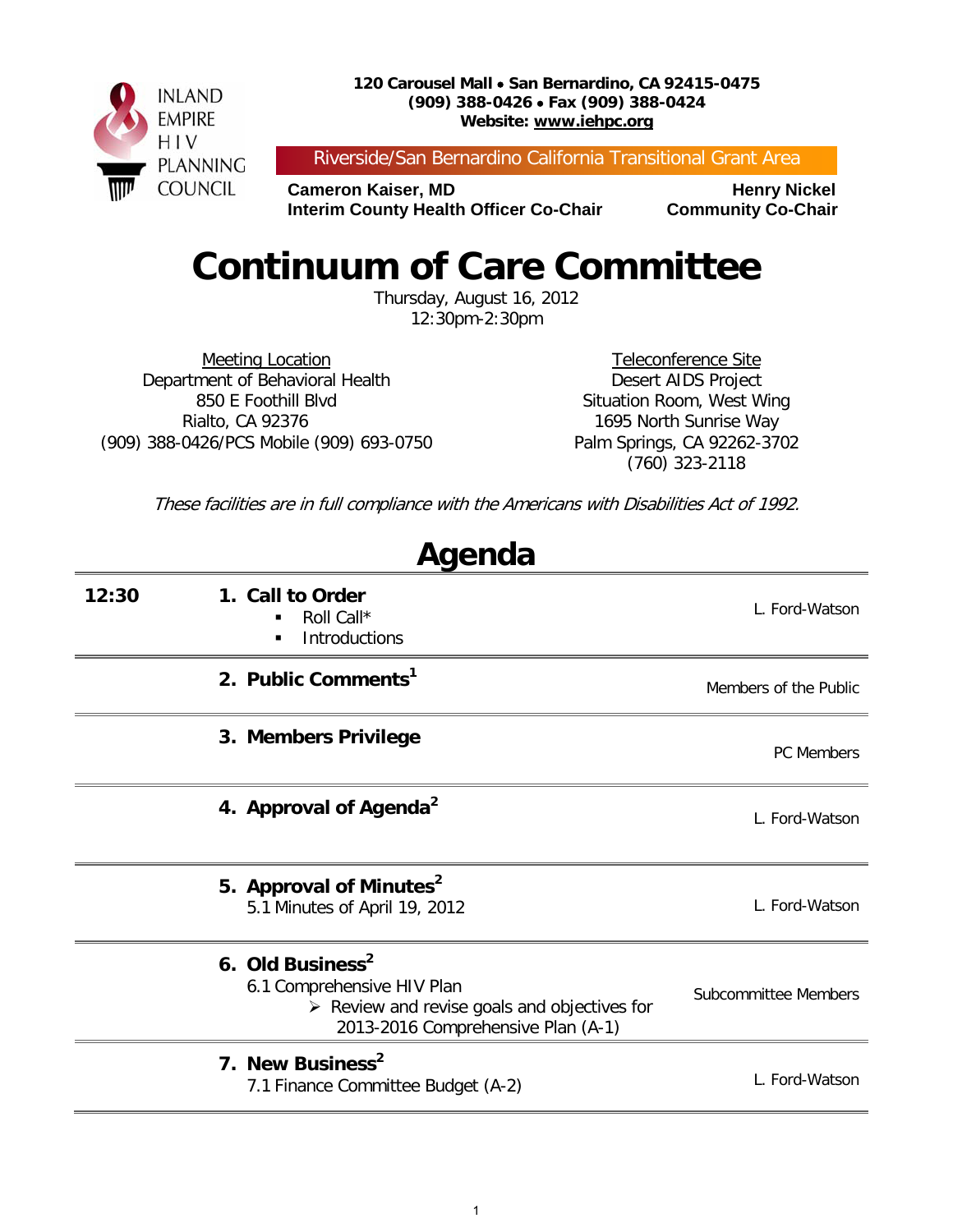|      | 8. Public Comments <sup>1</sup>                  | Members of the Public          |
|------|--------------------------------------------------|--------------------------------|
|      | 9. Members Privilege                             | PC Members                     |
|      | 10 <sub>1</sub><br><b>Review of Action Items</b> | PC Staff                       |
|      | <b>Agenda Setting for Next Meeting</b><br>11.    | PC Members/ L. Ford-<br>Watson |
|      | 12.<br>Roll Call*                                | <b>PC Staff</b>                |
| 2:30 | 13.<br>Adjournment                               | L. Ford-Watson                 |

<sup>1</sup> Public Comments: Any member of the public may address this meeting on items of interest that relate to the Ryan White CARE Act by completing a speaker slip to indicate their interest in addressing the Planning Council. A three-minute limitation will normally apply to each member of the public who wishes to comment, unless waived by the Chair.

 $2^{2}$  The agenda item may consist of a discussion and a vote. Public comments can be made prior to each Planning Council vote.

\* Members must be present at both roll calls to receive credit for meeting attendance.

\*\* Attachment was not available at time of printing, but will be available at the meeting.

Requests for special accommodations (e.g., language translation) must be received 72 hours prior to the date of the meeting. Contact PC Support at (909) 388-0426.

All meetings of the Planning Council and its committees are open to interested parties from the general public. Notices are posted in compliance with the California Brown Act. Information regarding Planning Council meetings, and/or minutes of meetings are public records and are available upon request from the Planning Council Support Staff by calling (909) 388-0426 or by visiting the website http://www.iehpc.org.

Servicios en Español: Notificación para servicios de intérprete deben de someterse setenta y dos horas de anticipo. Por favor llame (909) 388-0426.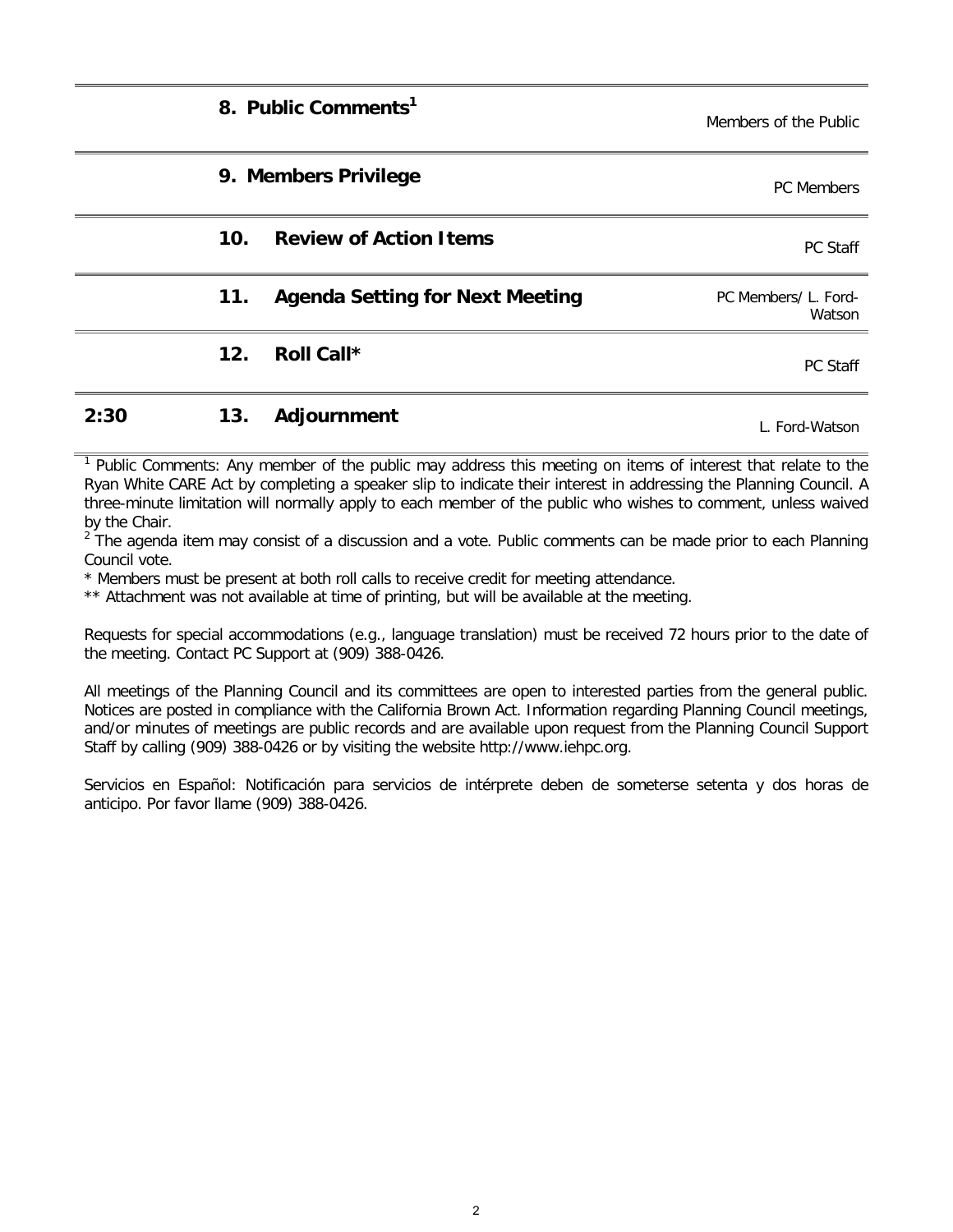| The National HIV/AIDS Strategy Goal #1                                                            |    |                                                                                                                                                                                                                                                                                                                           |  |  |
|---------------------------------------------------------------------------------------------------|----|---------------------------------------------------------------------------------------------------------------------------------------------------------------------------------------------------------------------------------------------------------------------------------------------------------------------------|--|--|
| Reducing New HIV Infections                                                                       |    |                                                                                                                                                                                                                                                                                                                           |  |  |
| Objective                                                                                         |    | <b>Strategies/Plans/Activities</b>                                                                                                                                                                                                                                                                                        |  |  |
| Objective 1a<br>By 2016, reduce the<br>number of new HIV                                          |    | 1. IEHCP and RWP will continue to collaborate with prevention and other public<br>health experts in the two-county area to improve data collection completeness.<br>This will also include working with local experts and benchmark jurisdictions<br>to establish baselines and revise benchmarks/targets when necessary. |  |  |
| infections in the TGA by<br>25% (to 154 in 2016).<br>[National HIV/AIDS<br>Strategy target (NHAS) | 2. | IEHPC and RWP will continue to collaborate with prevention providers to<br>support an integrated, comprehensive, coordinated continuum of HIV<br>prevention and care throughout the TGA to reduce new infections.                                                                                                         |  |  |
| $= 25\%$ ]                                                                                        |    | 3. RWP will conduct meetings to facilitate coordination of prevention and care<br>service providers to identify strategies for targeted HIV testing and linkages to<br>care and close gaps in prevention and care on an ongoing basis.                                                                                    |  |  |
|                                                                                                   |    | 4. IEHPC will engage PLWHA in the collaboration of prevention and care<br>services.                                                                                                                                                                                                                                       |  |  |
|                                                                                                   | 5. | IEHPC and RWP will ensure that the local system of care continually<br>promotes long-term retention in care and adherence to antiretroviral (ARV)<br>therapy for <b>newly diagnosed</b> PLWHA.                                                                                                                            |  |  |
|                                                                                                   | 6. | RWP will ensure integration of prevention with positives programs, Partner<br>Services, and training throughout the RW HIV service continuum.                                                                                                                                                                             |  |  |
| Objective                                                                                         |    | <b>Strategies/Plans/Activities</b>                                                                                                                                                                                                                                                                                        |  |  |
| <b>Objective 1b</b><br>By 2016, ensure that at<br>least 85% of PLWHA<br>who are <b>newly</b>      | 1. | IEHCP and RWP will continue to collaborate with prevention and other public<br>health experts in the two-county area to improve data collection completeness.<br>This will also include working with local experts and benchmark jurisdictions<br>to establish baselines and revise benchmarks/targets when necessary.    |  |  |
| diagnosed are linked to<br>medical care within 3<br>months of diagnosis.                          |    | 2. RWP will ensure full coordination and integration with all HIV testing<br>programs at non-healthcare settings in order for newly diagnosed HIV<br>individuals to have immediate access to the TGA's continuum of prevention<br>and care.                                                                               |  |  |
| [National HIV/AIDS<br>Strategy target (NHAS)<br>$= 85\%$                                          | 3. | IEHPC and RWP will identify best practices to link newly diagnosed to<br>medical care.                                                                                                                                                                                                                                    |  |  |
|                                                                                                   | 4. | RWP will coordinate with RW and non-RW outreach, MAI, and EIS service<br>providers to identify and link <i>unaware</i> and <i>newly diagnosed HIV</i> individuals<br>to medical care.                                                                                                                                     |  |  |
|                                                                                                   | 5. | IEHPC will identify populations experiencing barriers and gaps in care and<br>identify mechanisms and resources to address these gaps in access to care.                                                                                                                                                                  |  |  |
|                                                                                                   | 6. | IEHPC will allocate resources at annual PSRA Summit to <b>address gaps</b> and                                                                                                                                                                                                                                            |  |  |

## **Table 30 - 2012 Goals, Objectives, Strategies, Plans, & Activities (For 2013-2016)**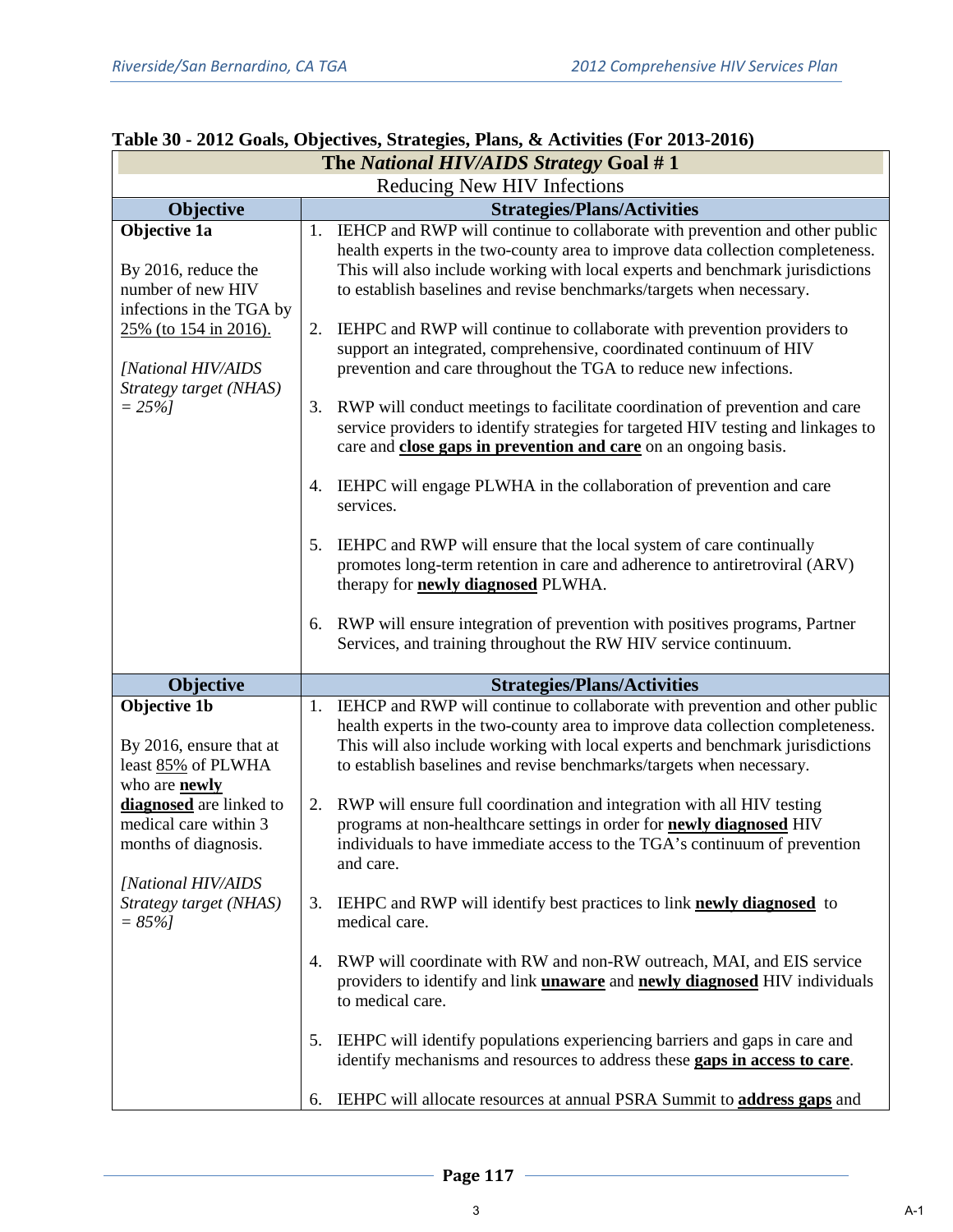|                                                                                                                       | barriers that impede access to care and support linkages to care for newly<br>diagnosed HIV individuals.                                                                                                                                                                                                                  |
|-----------------------------------------------------------------------------------------------------------------------|---------------------------------------------------------------------------------------------------------------------------------------------------------------------------------------------------------------------------------------------------------------------------------------------------------------------------|
|                                                                                                                       | 7. RWP will facilitate coordination with the Riverside County Health Care LIHP<br>and the San Bernardino County ArrowCare to ensure the engagement,<br>stabilization and retention of health for <b>newly diagnosed</b> PLWHA that are<br>eligible for LIHP.                                                              |
| <b>Objectives</b>                                                                                                     | <b>Strategies/Plans/Activities</b>                                                                                                                                                                                                                                                                                        |
| Objective 1c<br>By 2016, reduce<br>monitored viral load in<br>TGA by 10%.                                             | 1. IEHCP and RWP will continue to collaborate with prevention and other public<br>health experts in the two-county area to improve data collection completeness.<br>This will also include working with local experts and benchmark jurisdictions<br>to establish baselines and revise benchmarks/targets when necessary. |
|                                                                                                                       | 2. RWP will collaborate with HIV service providers in the TGA to enhance ARV<br>therapy adherence among clients in order to contribute to improved health<br>outcomes.                                                                                                                                                    |
|                                                                                                                       | RWP will explore and share available options with HIV service providers<br>3.<br>regarding training on best practices on how to optimize ARV adherence for<br>RW clients.                                                                                                                                                 |
|                                                                                                                       | 4. IEHPC and RWP will collaborate with prevention providers to create a TGA-<br>wide educational campaign to educate <b>unaware</b> , newly diagnosed, and those<br>who are aware of their HIV status but are not in care (unmet need) on why<br>early engagement in medical care is important.                           |
|                                                                                                                       | 5. RWP will encourage integration of prevention with positives programs and<br>Partner Services throughout the RW HIV service continuum.                                                                                                                                                                                  |
|                                                                                                                       | IEHPC and RWP will monitor community level viral load among RW clients.<br>6.                                                                                                                                                                                                                                             |
|                                                                                                                       | RWP will facilitate coordination with the Riverside County Health Care LIHP<br>7.<br>and the San Bernardino County ArrowCare to ensure the engagement,<br>stabilization and retention of health for PLWHA that are enrolled in LIHP.                                                                                      |
|                                                                                                                       | The National HIV/AIDS Strategy Goal #2                                                                                                                                                                                                                                                                                    |
|                                                                                                                       | Increasing access to care and improving health outcomes                                                                                                                                                                                                                                                                   |
|                                                                                                                       | for people living with HIV                                                                                                                                                                                                                                                                                                |
| <b>Objectives</b>                                                                                                     | <b>Strategies/Plans/Activities</b>                                                                                                                                                                                                                                                                                        |
| Objective 2a<br>By 2016, ensure that at<br>least 85% of <b>newly</b>                                                  | 1. IEHCP and RWP will continue to collaborate with prevention and other public<br>health experts in the two-county area to improve data collection completeness.<br>This will also include working with local experts and benchmark jurisdictions<br>to establish baselines and revise benchmarks/targets when necessary. |
| diagnosed HIV positive<br>individuals are linked to<br>medical care within<br>three months of their<br>HIV diagnosis. | 2.<br>IEHPC and RWP will collaborate with outreach, MAI and EIS providers<br>throughout the TGA to identify best practices and strategies to bring newly<br>diagnosed PLWHA with special needs to medical care.                                                                                                           |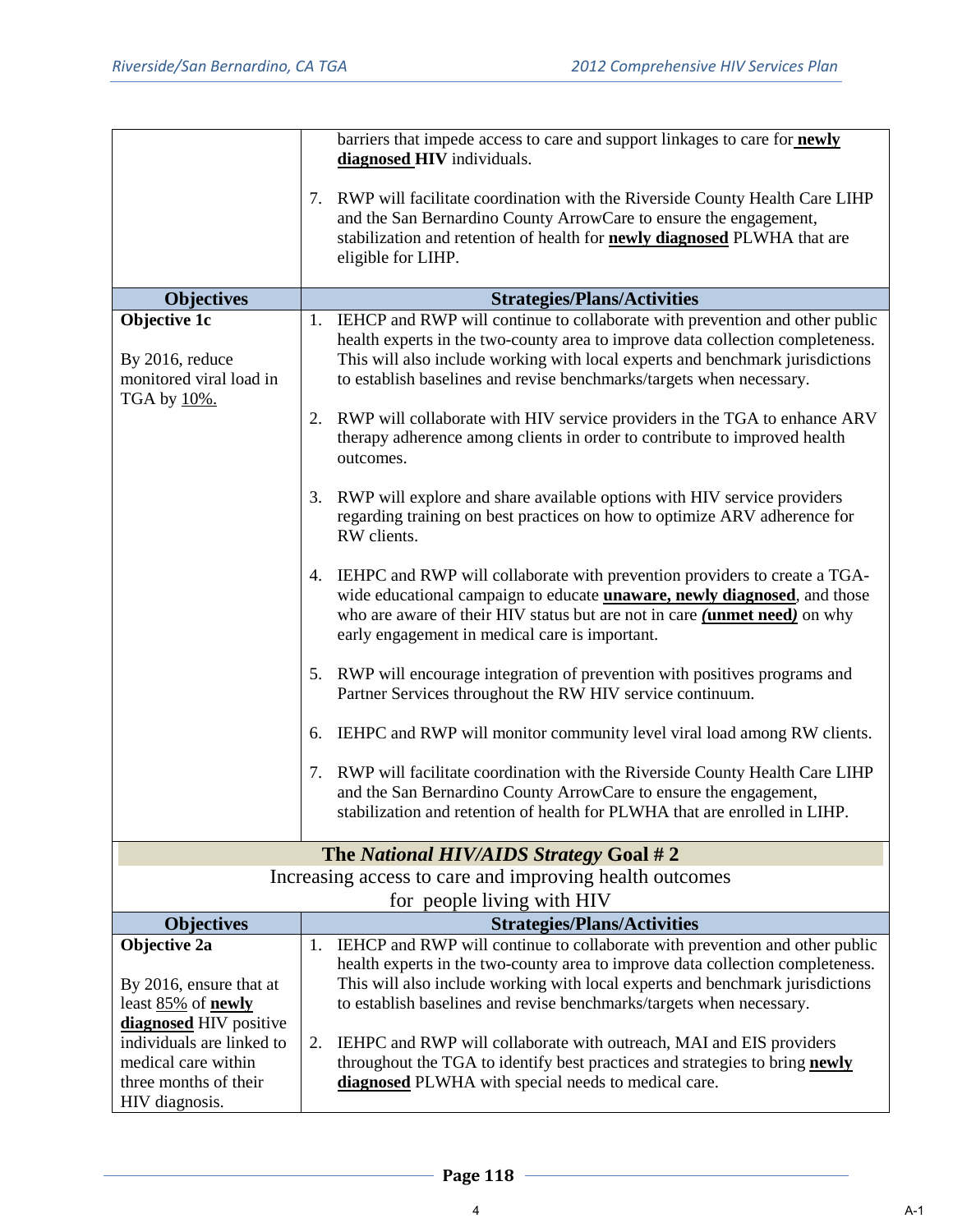| $[NHAS = 85\%]$                                                                                                |    | 3. RWP will collaborate with Riverside and San Bernardino Counties' Low-<br>Income Health Programs (LIHP) to retain <b>newly diagnosed</b> PLWHA in<br>medical care.                                                                                                                                                           |
|----------------------------------------------------------------------------------------------------------------|----|--------------------------------------------------------------------------------------------------------------------------------------------------------------------------------------------------------------------------------------------------------------------------------------------------------------------------------|
|                                                                                                                | 4. | IEHPC and RWP will facilitate coordination with the Riverside County Health<br>Care LIHP and the San Bernardino County ArrowCare to ensure the<br>engagement, stabilization and retention of health for newly diagnosed<br>PLWHA who are enrolled in LIHP.                                                                     |
|                                                                                                                | 5. | RWP will continue to maintain communication and collaboration with<br>Riverside and San Bernardino LIHP programs to minimize disruption of HIV<br>medical care for PLWHA transitioned into LIHP from Ryan White.                                                                                                               |
| <b>Objectives</b>                                                                                              |    | <b>Strategies/Plans/Activities</b>                                                                                                                                                                                                                                                                                             |
| <b>Objective 2b</b>                                                                                            | 1. | IEHCP and RWP will continue to collaborate with prevention and other public                                                                                                                                                                                                                                                    |
| By 2016, ensure that at<br>least 80% of current RW<br>PLWHA are in                                             |    | health experts in the two-county area to improve data collection completeness.<br>This will also include working with local experts and benchmark jurisdictions<br>to establish baselines and revise benchmarks/targets when necessary.                                                                                        |
| continuous care (at least<br>2 routine HIV medical<br>care visits at least 3<br>months apart in 12<br>months). | 2. | IEHPC and RWP will collaborate with RW and non-RW HIV service<br>providers to increase access to ongoing retention and adherence to treatment<br>and care for PLWHA who are <b>newly diagnosed</b> , aware of their HIV status and<br>who have not yet been linked to medical care (unmet need) or have fallen out<br>of care. |
| $[NHAS = 80\%]$                                                                                                | 3. | IEHPC and RWP will identify best practices on linking to care and retention<br>strategies for individuals who are newly diagnosed, aware of HIV status but<br>are not in medical care (unmet need) or have fallen out of care.                                                                                                 |
|                                                                                                                | 4. | RW Grantee will continue to promote ARV therapies that meet treatment<br>guidelines for all PLWHA.                                                                                                                                                                                                                             |
|                                                                                                                | 5. | IEHPC and RWP will explore and share available options with providers on<br>best practices for linking to medical care and retention strategies for<br>individuals who are <b>newly diagnosed</b> , aware of HIV status but are not in care<br>(unmet need) or have fallen out of care.                                        |
|                                                                                                                | 6. | IEHPC will allocate resources at its annual PSRA Summit to close gaps in<br>care and provide services that identify and re-engage PLWHA who are out of<br>care.                                                                                                                                                                |
|                                                                                                                | 7. | IEHPC and RWP and RW providers will utilize ARIES data to identify those<br>clients that are marginally in care or have missed several primary medical care<br>and other core service appointments. Identified patients will be transferred<br>into the TGA's Outreach, MAI or EIS programs for intensive follow-up.           |
|                                                                                                                |    | 8. IEHPC and RWP will ensure parity of HIV service access throughout the TGA<br>through culturally competent and linguistically appropriate HRSA core and<br>support services that strive to reach all PLWHA.                                                                                                                  |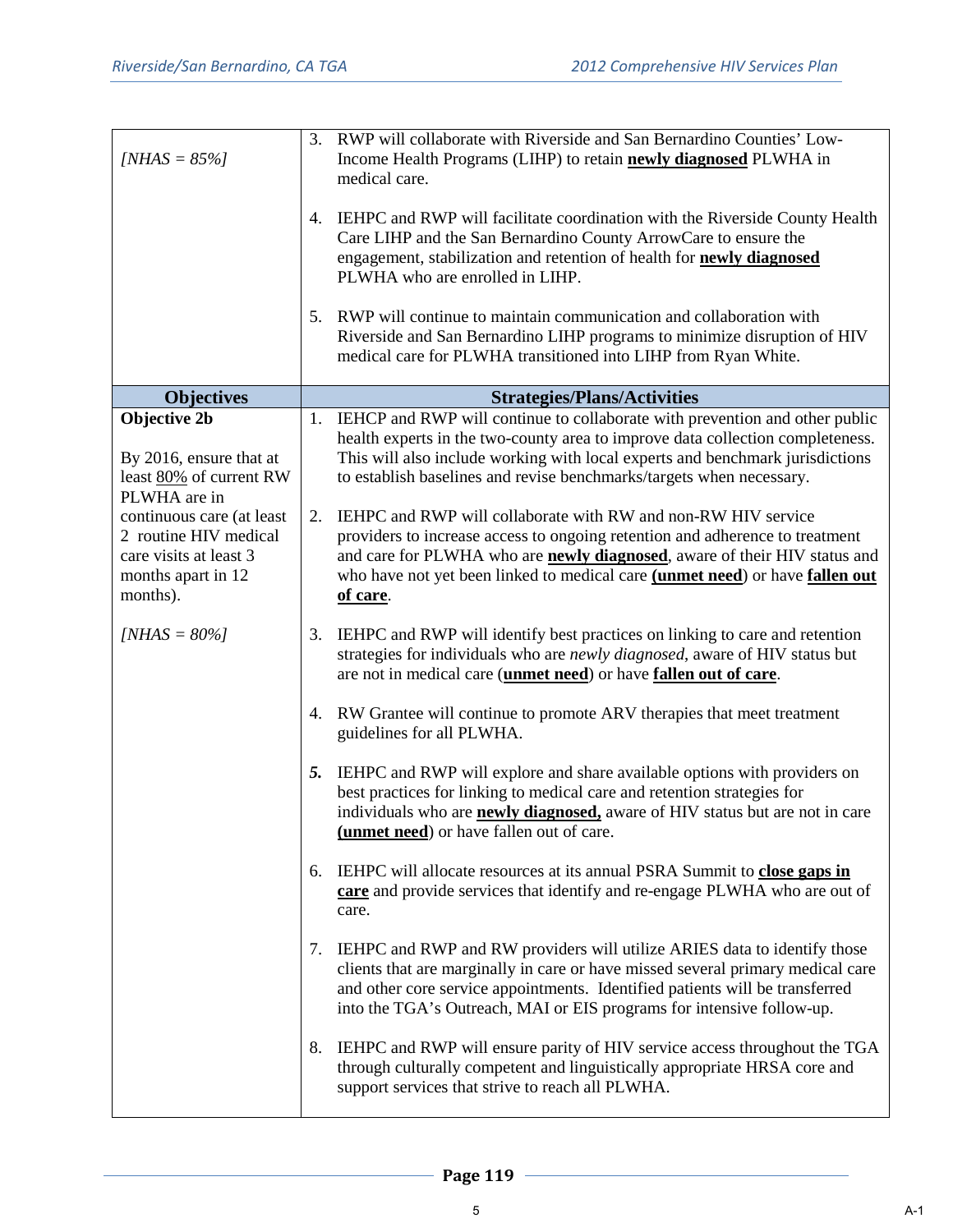| <b>Objectives</b>                            |    | <b>Strategies/Plans/Activities</b>                                                                                 |
|----------------------------------------------|----|--------------------------------------------------------------------------------------------------------------------|
| Objective 2c                                 |    | 1. IEHCP and RWP will continue to collaborate with prevention and other public                                     |
|                                              |    | health experts in the two-county area to improve data collection completeness.                                     |
| By 2016, ensure that at                      |    | This will also include working with local experts and benchmark jurisdictions                                      |
| least 75% of RW clients                      |    | to establish baselines and revise benchmarks/targets when necessary.                                               |
| experience positive                          |    |                                                                                                                    |
| health outcomes                              | 2. | IEHPC and RWP will ensure the continued implementation of a TGA-wide                                               |
| (maintained at a good<br>level or improved)  |    | quality management plan and program that provides outcome-based<br>approaches to ensuring the quality of HIV care. |
| during a 12-month                            |    |                                                                                                                    |
| period of time.                              | 3. | IEHPC and RWP will continue the development of ARIES to accommodate                                                |
|                                              |    | tracking of client-level health outcomes.                                                                          |
|                                              |    |                                                                                                                    |
|                                              | 4. | ARIES reports will used by the Quality Management Program to identify                                              |
|                                              |    | quality service indicators and provide opportunities for improvement in care                                       |
|                                              |    | and services, improve desired patient outcomes and develop and recommend                                           |
|                                              |    | "best practices."                                                                                                  |
|                                              | 5. | RWP will continue to gather and analyze data on quality of care and services;                                      |
|                                              |    | identify gaps in quality of care and services; and maintain a quality                                              |
|                                              |    | management program that meets or exceeds HRSA expectations.                                                        |
|                                              |    |                                                                                                                    |
|                                              |    | 6. RWP will continue to survey consumers on their needs, satisfaction with                                         |
|                                              |    | services and on cultural and linguistic appropriateness.                                                           |
|                                              | 7. | IEHPC will continue to develop, review and disseminate service standards                                           |
|                                              |    | related to Part A-funded service categories and programs.                                                          |
|                                              |    |                                                                                                                    |
|                                              | 8. | IEHPC will explore the nature and extent of in-migration of HIV positive                                           |
|                                              |    | persons into the TGA and its impact on local resources and quality of care.                                        |
|                                              |    |                                                                                                                    |
|                                              | 9. | IEHPC will review and identify existing strategies from other EMAs or TGAs                                         |
|                                              |    | dealing with the in-migration of PLWHA from other jurisdictions.                                                   |
|                                              |    |                                                                                                                    |
|                                              |    | The National HIV/AIDS Strategy Goal #3                                                                             |
|                                              |    | Reducing HIV-Related Health Disparities                                                                            |
| <b>Objectives</b>                            |    | <b>Strategies/Plans/Activities</b>                                                                                 |
| Objective 3a                                 | 1. | IEHCP and RWP will continue to collaborate with prevention and other public                                        |
|                                              |    | health experts in the two-county area to improve data collection completeness.                                     |
| By 2016, ensure that                         |    | This will also include working with local experts and benchmark jurisdictions                                      |
| 50% of monitored<br>African American and     |    | to establish baselines and revise benchmarks/targets when necessary.                                               |
| Latino RW clients will                       | 2. | IEHPC and RWP will collaborate with prevention programs to design an                                               |
| have undetectable viral                      |    | educational media campaign(s) that would promote HIV testing and care to                                           |
| load $\left(\leq 50 \text{ copies}\right)$ . |    | populations that are disproportionately impacted in the TGA.                                                       |
|                                              |    |                                                                                                                    |
|                                              | 3. | IEHPC and RWP will review, identify and address cultural, access, and                                              |
|                                              |    | economic barriers to HIV testing.                                                                                  |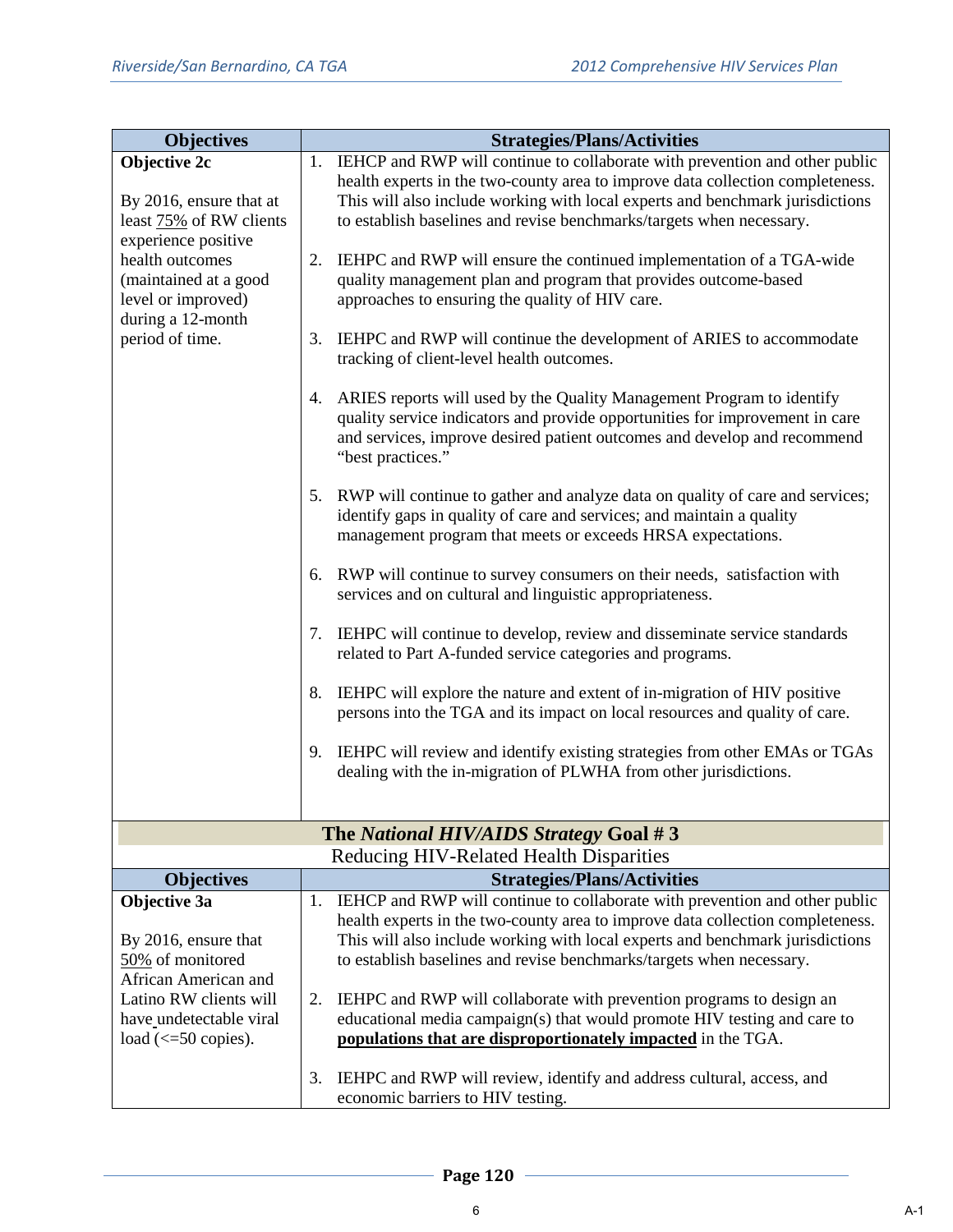|                                                                                       | 5. | 4. IEHPC and RWP will collaborate with prevention, care and treatment<br>providers to increase the number of <b>African Americans and Latino PLWHA</b><br>who are linked and retained in medical care.<br>RWP will collaborate and coordinate with state-funded outreach and MAI and                                                 |  |  |  |  |  |
|---------------------------------------------------------------------------------------|----|--------------------------------------------------------------------------------------------------------------------------------------------------------------------------------------------------------------------------------------------------------------------------------------------------------------------------------------|--|--|--|--|--|
|                                                                                       |    | RW EIS service providers to identify effective local strategies to link into care<br>African Americans and Latinos(as) that are unaware, newly diagnosed<br>and/or are aware of status but are not in care (unmet need).                                                                                                             |  |  |  |  |  |
|                                                                                       | 6. | RWP and RW HIV providers will utilize ARIES to identify early potential<br>disparities in care and will also allow for early identification of PLWHA who<br>are marginally engaged in care and/or at risk of falling out of care.<br>Identified clients will be transferred into Medical Case Management for<br>intensive follow-up. |  |  |  |  |  |
| <b>Objectives</b>                                                                     |    | <b>Strategies/Plans/Activities</b>                                                                                                                                                                                                                                                                                                   |  |  |  |  |  |
| <b>Objective 3b</b><br>By 2016, increase the<br>number of unaware<br>individuals from | 1. | IEHCP and RWP will continue to collaborate with prevention and other public<br>health experts in the two-county area to improve data collection completeness.<br>This will also include working with local experts and benchmark jurisdictions<br>to establish baselines and revise benchmarks/targets when necessary.               |  |  |  |  |  |
| emerging populations<br>(African Americans,<br>Latinos, and Recently                  |    | 2. IEHPC will research/explore/better determine the needs of HIV+ African<br>Americans, Latinos, and Recently Released.                                                                                                                                                                                                              |  |  |  |  |  |
| Released) who have<br>been tested for HIV by<br>$5%$ .                                | 3. | IEHPC and RWP will collaborate with the local health departments to promote<br>routine HIV testing in the private health sector in accordance with CDC<br>guidelines to reduce the number of individuals from emerging populations<br>who are unaware of their HIV status.                                                           |  |  |  |  |  |
|                                                                                       |    | 4. RWP will coordinate with HIV testing programs in the private health sector in<br>order for <b>newly diagnosed</b> HIV individuals to have immediate access to the<br>TGA's continuum of prevention and care.                                                                                                                      |  |  |  |  |  |
|                                                                                       |    | 5. RWP will continue communication and information sharing with Riverside<br>and San Bernardino Counties' Part B services to expand routine HIV testing in<br>private health sector.                                                                                                                                                 |  |  |  |  |  |
|                                                                                       | 6. | RWP will collaborate with prevention programs in TGA to expand targeted<br>HIV testing at non-healthcare settings in accordance with CDC guidelines to<br>reduce the number of individuals from emerging populations who are<br>unaware of their HIV status.                                                                         |  |  |  |  |  |
|                                                                                       |    | 7. IEHPC and RWP will partner and collaborate with non-healthcare providers<br>(e.g. Probation Department, Parole Division, and County Coalitions) that<br>provide services for recently released inmates to bring the unaware to HIV<br>testing and, if <b>newly diagnosed</b> link into medical care.                              |  |  |  |  |  |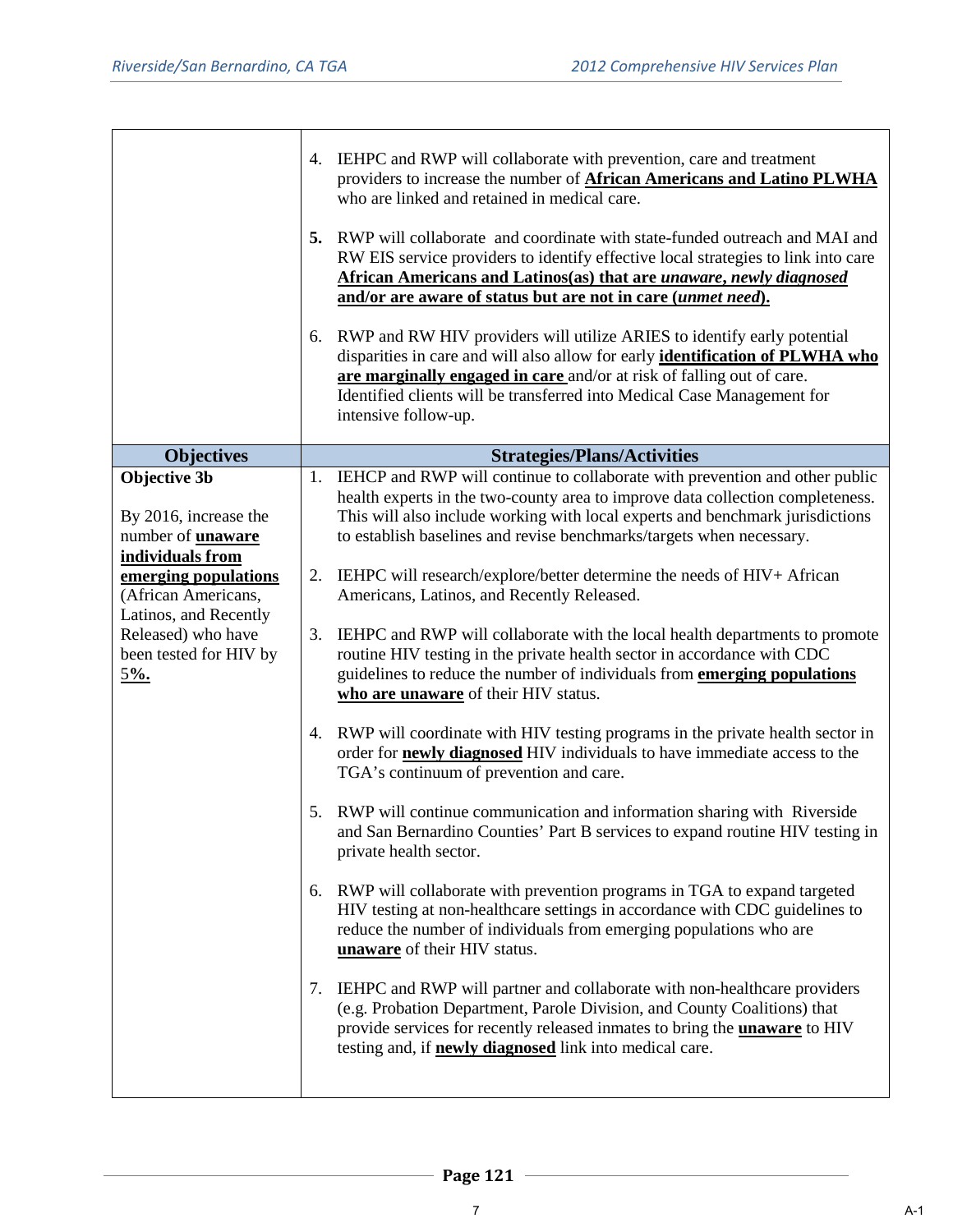| <b>Objectives</b>                                | <b>Strategies/Plans/Activities</b> |                                                                                                                                                         |  |  |  |  |
|--------------------------------------------------|------------------------------------|---------------------------------------------------------------------------------------------------------------------------------------------------------|--|--|--|--|
| Objective 3c                                     |                                    | 1. IEHCP and RWP will continue to collaborate with prevention and other public                                                                          |  |  |  |  |
|                                                  |                                    | health experts in the two-county area to improve data collection completeness.                                                                          |  |  |  |  |
| By 2016, ensure that at                          |                                    | This will also include working with local experts and benchmark jurisdictions                                                                           |  |  |  |  |
| least 85% of newly                               |                                    | to establish baselines and revise benchmarks/targets when necessary.                                                                                    |  |  |  |  |
| diagnosed PLWHA                                  |                                    |                                                                                                                                                         |  |  |  |  |
| from <b>emerging</b>                             |                                    | 2. IEHPC will research/explore/better determine the needs of HIV+ African                                                                               |  |  |  |  |
| <b>populations</b> (African                      |                                    | Americans, Latinos, and Recently Released.                                                                                                              |  |  |  |  |
| Americans, Latinos, and                          |                                    |                                                                                                                                                         |  |  |  |  |
| Recently Released) are<br>linked to medical care | 3.                                 | RWP will coordinate with outreach, MAI and EIS providers throughout the<br>TGA to identify best practices and local strategies to bring newly diagnosed |  |  |  |  |
| within three months of                           |                                    | PLWHA from emerging populations to care.                                                                                                                |  |  |  |  |
| diagnosis.                                       |                                    |                                                                                                                                                         |  |  |  |  |
|                                                  | 4.                                 | RWP will coordinate outreach, MAI and EIS providers throughout the TGA to                                                                               |  |  |  |  |
| [ $NHAS = 85\%$ ]                                |                                    | facilitate access to Early Intervention Services (EIS), MAI and/or outreach of                                                                          |  |  |  |  |
|                                                  |                                    | individuals who are from <b>emerging populations</b> that are not in medical care.                                                                      |  |  |  |  |
|                                                  |                                    |                                                                                                                                                         |  |  |  |  |
|                                                  | 5.                                 | RWP will collaborate with non-healthcare providers (e.g. Probation                                                                                      |  |  |  |  |
|                                                  |                                    | Department, Parole Division, and County Coalitions) that provide services for                                                                           |  |  |  |  |
|                                                  |                                    | recently released inmates to link <b>newly diagnosed</b> to medical care.                                                                               |  |  |  |  |
|                                                  |                                    |                                                                                                                                                         |  |  |  |  |
|                                                  |                                    | 6. RWP will collaborate with Riverside and San Bernardino Counties' Low-                                                                                |  |  |  |  |
|                                                  |                                    | Income Health Programs (LIHP) to connect/retain newly diagnosed PLWHA                                                                                   |  |  |  |  |
|                                                  |                                    | from emerging populations in care.                                                                                                                      |  |  |  |  |
|                                                  |                                    |                                                                                                                                                         |  |  |  |  |
|                                                  | 7.                                 | IEHPC will allocate resources at annual PSRA Summit to address gaps in<br>care and barriers that impede access to care and support linkages to care for |  |  |  |  |
|                                                  |                                    | newly diagnosed HIV individuals from emerging populations.                                                                                              |  |  |  |  |
|                                                  |                                    |                                                                                                                                                         |  |  |  |  |
| <b>Objectives</b>                                |                                    | <b>Strategies/Plans/Activities</b>                                                                                                                      |  |  |  |  |
| Objective 3d                                     |                                    | 1. IEHCP and RWP will continue to collaborate with prevention and other public                                                                          |  |  |  |  |
|                                                  |                                    | health experts in the two-county area to improve data collection completeness.                                                                          |  |  |  |  |
| By 2016, increase the                            |                                    | This will also include working with local experts and benchmark jurisdictions                                                                           |  |  |  |  |
| number of <b>unaware</b>                         |                                    | to establish baselines and revise benchmarks/targets when necessary.                                                                                    |  |  |  |  |
| individuals from                                 |                                    |                                                                                                                                                         |  |  |  |  |
| special populations                              | 2.                                 | IEHPC will research/explore/better determine the needs of HIV+ adolescents,                                                                             |  |  |  |  |
| (Adolescents, Homeless,                          |                                    | homeless, IDU, and Transgenders.                                                                                                                        |  |  |  |  |
| IDU, and Transgenders)                           |                                    |                                                                                                                                                         |  |  |  |  |
| who have been tested for                         | 3.                                 | IEHPC and RWP will collaborate with local health departments to promote                                                                                 |  |  |  |  |
| HIV by $5\%$ .                                   |                                    | routine HIV testing in the private health sector in accordance with CDC                                                                                 |  |  |  |  |
|                                                  |                                    | guidelines to reduce the number of individuals from special populations that                                                                            |  |  |  |  |
|                                                  |                                    | are unaware of their HIV status.                                                                                                                        |  |  |  |  |
|                                                  | 4.                                 | RWP will coordinate with HIV testing programs in the private health sector in                                                                           |  |  |  |  |
|                                                  |                                    | order for <b>newly diagnosed</b> HIV individuals to have immediate access to the                                                                        |  |  |  |  |
|                                                  |                                    | TGA's continuum of prevention and care.                                                                                                                 |  |  |  |  |
|                                                  |                                    |                                                                                                                                                         |  |  |  |  |
|                                                  | 5.                                 | RWP will continue communication and information sharing with Riverside                                                                                  |  |  |  |  |
|                                                  |                                    | and San Bernardino Counties' Part B services to expand routine HIV testing in                                                                           |  |  |  |  |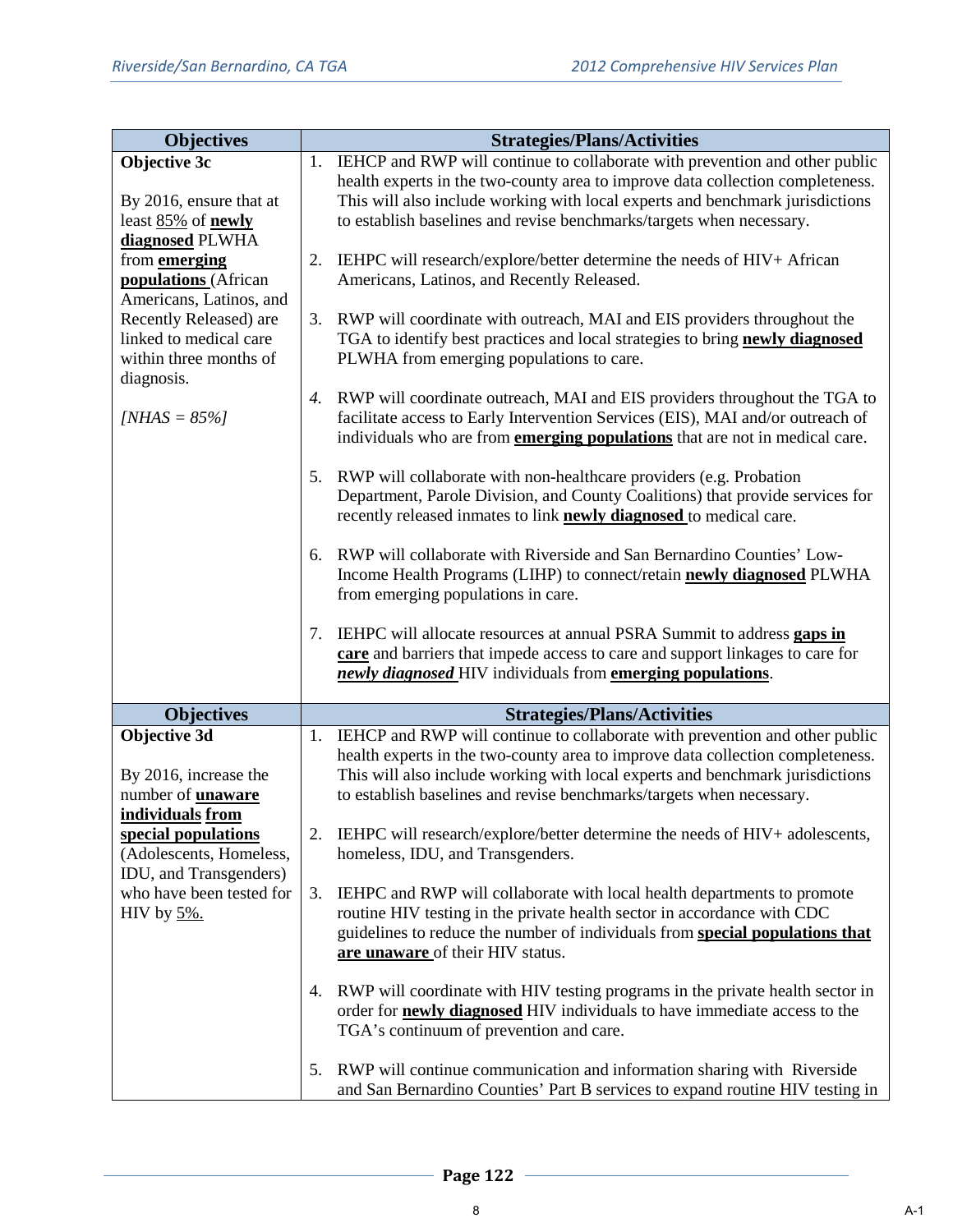|                                                                                   |    | private health sector.                                                                                                                                                                                                                                                                                                                                |
|-----------------------------------------------------------------------------------|----|-------------------------------------------------------------------------------------------------------------------------------------------------------------------------------------------------------------------------------------------------------------------------------------------------------------------------------------------------------|
|                                                                                   |    | 6. RWP will coordinate with prevention programs in TGA to expand targeted<br>HIV testing at non-healthcare settings (e.g., Gay/Straight Alliance Clubs;<br>Transgender Support Groups; Homeless Coalitions) in accordance with CDC<br>guidelines to reduce the number of individuals from special populations who<br>are unaware of their HIV status. |
|                                                                                   | 7. | IEHPC and RWP will partner and collaborate with non-healthcare providers<br>that provide services to special populations to bring <i>unaware</i> to HIV testing                                                                                                                                                                                       |
|                                                                                   |    | and, if <b>newly diagnosed</b> link into medical care.                                                                                                                                                                                                                                                                                                |
| <b>Objectives</b>                                                                 |    | <b>Strategies/Plans/Activities</b>                                                                                                                                                                                                                                                                                                                    |
| Objective 3e<br>By 2016, ensure that<br>85% of <b>newly</b>                       |    | 1. IEHCP and RWP will continue to collaborate with prevention and other public<br>health experts in the two-county area to improve data collection completeness.<br>This will also include working with local experts and benchmark jurisdictions<br>to establish baselines and revise benchmarks/targets when necessary.                             |
| diagnosed PLWHA<br>from special<br>populations<br>(Adolescents, Homeless,         |    | 2. IEHPC will research/explore/better determine the needs of HIV+ adolescents,<br>homeless, IDU, and Transgenders.                                                                                                                                                                                                                                    |
| IDU, and<br>Transgenders) are linked<br>to medical care within<br>three months of | 3. | RWP will coordinate with outreach, MAI and EIS providers throughout the<br>TGA to identify best practices and local strategies to bring newly diagnosed<br>PLWHA from special populations to medical care.                                                                                                                                            |
| diagnosis.<br>[ <i>NHAS</i> = $85\%$ ]                                            |    | 4. RWP will coordinate outreach, MAI and EIS providers throughout the TGA to<br>facilitate access to Early Intervention Services (EIS), MAI and/or outreach of<br>individuals who are from special populations that are not in medical care.                                                                                                          |
|                                                                                   | 5. | RWP will collaborate with non-healthcare providers (e.g., Gay/Straight<br>Alliance Clubs; Transgender Support Groups; Homeless Coalitions) that<br>provide services for individuals from special populations to bring unaware to<br>HIV testing and if <b>newly diagnosed</b> linked to medical care.                                                 |
|                                                                                   | 6. | RWP will collaborate with Riverside and San Bernardino Counties' Low-<br>Income Health Programs (LIHP) to retain <b>newly diagnosed</b> PLWHA from<br>special populations in medical care.                                                                                                                                                            |
|                                                                                   | 7. | IEHPC will allocate resources at annual PSRA Summit to close gaps in care<br>and barriers that impede access to care and support linkages to care for newly<br>diagnosed HIV individuals from special populations.                                                                                                                                    |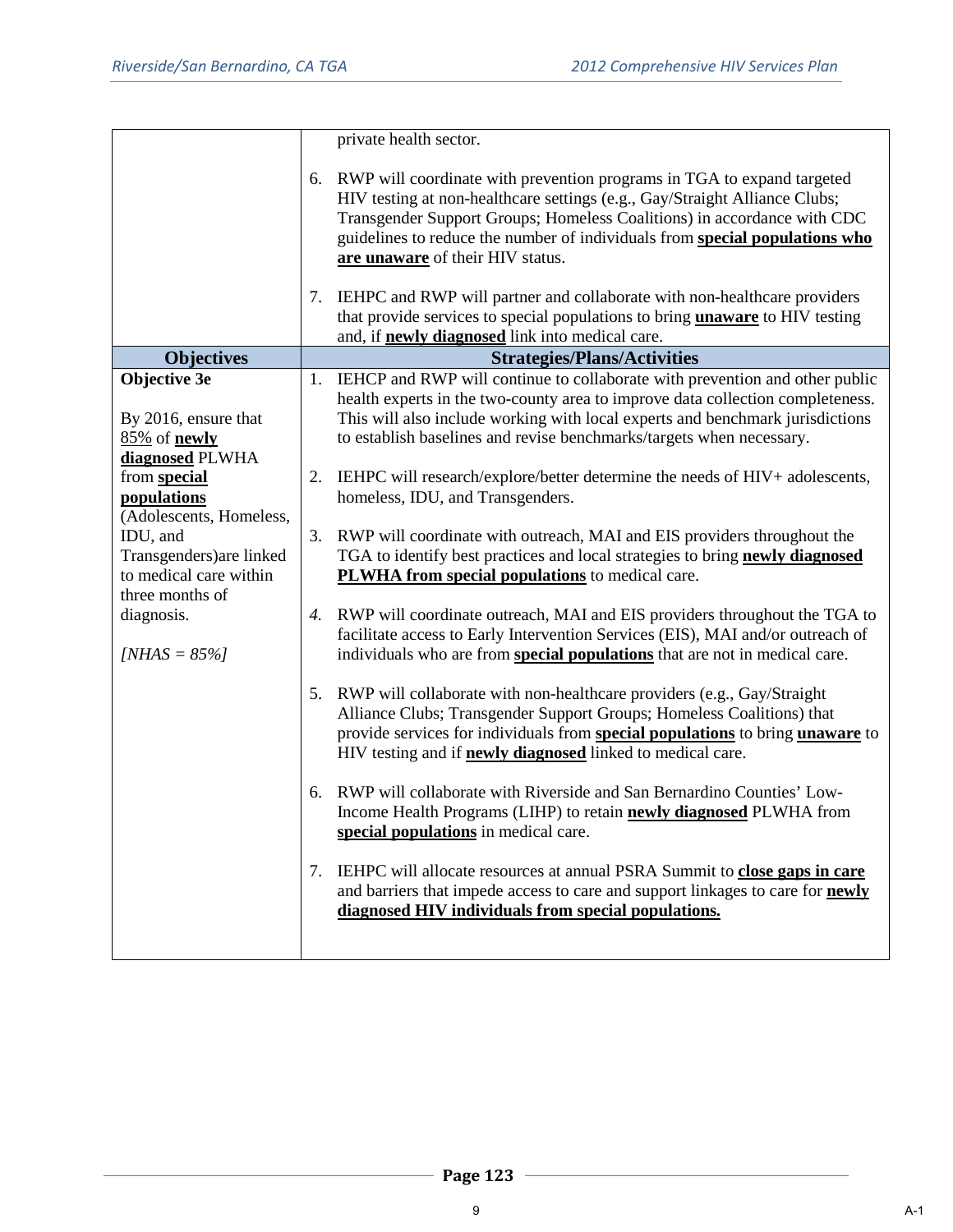| <b>Budget 2012-2013 D R A F T</b>   |            | June Revisions       | <b>Dif</b> | <b>Notes</b>                                          |
|-------------------------------------|------------|----------------------|------------|-------------------------------------------------------|
| Salary                              |            |                      |            |                                                       |
| PC Liaison                          | 48,648.00  | 43,265.00            |            | 5,383.00 Staff Started in Mid-May instead of Jan      |
| Office Specialist                   | 41,433.00  | 37,980.00            |            | 3,453.00 Staff is working at a lower pay rate         |
| <b>Benefits</b>                     | 34,044.00  | 34,277.00            |            | -233.00 Lowered due to salary reductions              |
|                                     | 124,125.00 | 115,522.00           |            | 8,603.00 Dif in budget move to operations             |
| <b>Supplies</b>                     |            |                      |            |                                                       |
| <b>IEHPC</b>                        | 3,500.00   | 3,500.00             | 0.00       |                                                       |
| <b>Staff</b>                        | 3,500.00   | 3,500.00             | 0.00       |                                                       |
|                                     | 7,000.00   | 7,000.00             | 0.00       |                                                       |
|                                     |            |                      |            |                                                       |
| Travel                              |            |                      |            |                                                       |
| <b>IEHPC</b>                        | 6,000.00   | 6,000.00             | 0.00       |                                                       |
| <b>Staff</b>                        | 2,775.00   | 2,775.00             | 0.00       |                                                       |
|                                     | 8,775.00   | 8,775.00             | 0.00       |                                                       |
|                                     |            |                      |            |                                                       |
| Consultants                         |            |                      |            |                                                       |
| Comp Plan                           | 15,000.00  | 15,000.00            | 0.00       |                                                       |
| <b>County Counsel</b>               | 6,000.00   | 6,000.00             | 0.00       |                                                       |
| <b>EAM</b>                          | 2,500.00   | 2,500.00             | 0.00       |                                                       |
| <b>Needs Assessment</b>             |            | 7,500.00             |            | 7,500.00 Projected shared(RWP/PC) costs for NA        |
| PS&RA                               | 7,000.00   | 8,100.00             |            | 1,100.00 Increased-PC approved Facilitator Fee        |
|                                     | 30,500.00  | 39,100.00            |            | 8,600.00 Projected increase in costs for services     |
|                                     |            |                      |            |                                                       |
| Communication                       |            |                      |            |                                                       |
| Services to support PC Staff        | 4,000.00   | 5,200.00             |            | 1,200.00 Projected shared (RWP/PC) costs for NA       |
| PC Website                          | 4,549.00   | 5,000.00             |            | 451.00 Increased-PC approved Facilitator Fee          |
|                                     | 8,549.00   | 10,200.00            |            | 1,651.00 Projected increase in costs for services     |
|                                     |            |                      |            |                                                       |
| <b>Rent and Lease Structure</b>     | 10,000.00  | 10,000.00            | 0.00       |                                                       |
| Room Rental                         | 1,500.00   | 1,500.00             | 0.00       |                                                       |
|                                     | 11,500.00  | 11,500.00            | 0.00       |                                                       |
|                                     |            |                      |            |                                                       |
| <b>Rental Maintenance Equipment</b> | 5,000.00   | 5,000.00             | 0.00       |                                                       |
|                                     |            |                      |            |                                                       |
| Postage                             | 2,500.00   | 2,500.00             | 0.00       |                                                       |
|                                     |            |                      |            |                                                       |
| <b>Member Incentives</b>            | 1,500.00   | 1,500.00             |            | 0.00 Acknowledge of members that have termed out      |
|                                     |            |                      |            |                                                       |
| Food for meetings                   | 1,500.00   | 1,500.00             | 0.00       |                                                       |
|                                     |            |                      |            |                                                       |
|                                     |            |                      |            | Increased in order to market/brand Council and        |
| Marketing/Outreach                  | 7,500.00   | 15,000.00            |            | 7,500.00 consultant fee                               |
|                                     |            |                      |            |                                                       |
| <b>Council Member Development</b>   | 0.00       | 24,042.00            |            | 35,594.00 Funds that have not been obligated          |
|                                     |            |                      |            |                                                       |
| In Direct                           |            |                      |            |                                                       |
| Salaries/Benefits total = 10%       | 15,734.00  | 11,552.00            |            | 4,182.00 Decreased because of one time salary savings |
|                                     |            |                      |            |                                                       |
| <b>Grand Total</b>                  | 224,183.00 | 253,191.00 29,008.00 |            |                                                       |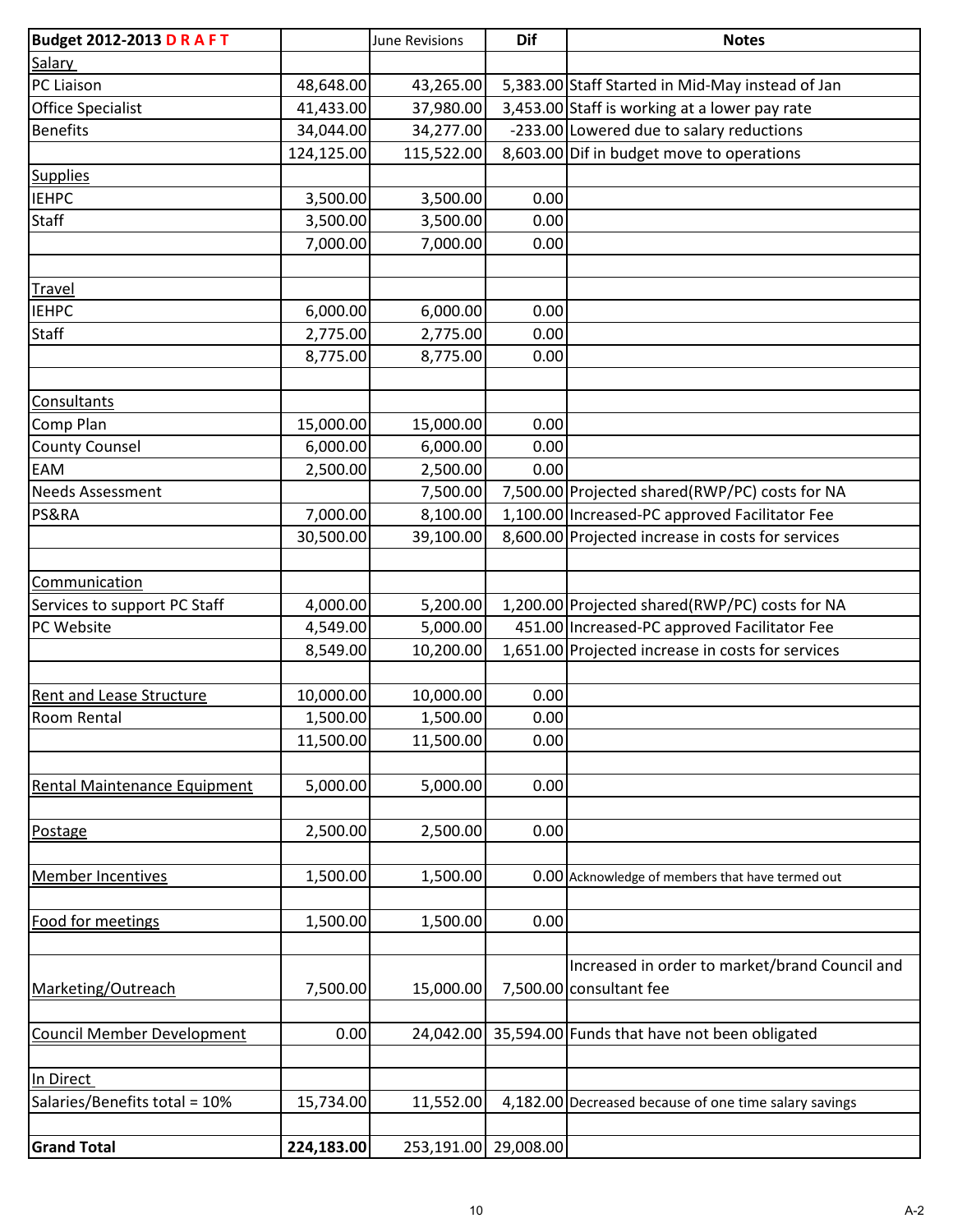

Riverside/San Bernardino California Transitional Grant Area

**Cameron Kaiser, MD Henry Nickel Interim County Health Officer Co-Chair Community Co-Chair** 

## **Continuum of Care Committee**

Thursday, April 19, 2012 9:30am-11:30am

Meeting Location San Bernardino County Department of Public Health 120 Carousel Mall San Bernardino, CA 92415 (909) 388-0426/PCS Mobile (909) 693-0750

Teleconference Site Desert AIDS Project Situation Room, West Wing 1695 North Sunrise Way Palm Springs, CA 92262-3702 (760) 323-2118

These facilities are in full compliance with the Americans with Disabilities Act of 1992.

| <b>Minutes</b> |                                                                                                                                                                                                                               |                       |  |  |
|----------------|-------------------------------------------------------------------------------------------------------------------------------------------------------------------------------------------------------------------------------|-----------------------|--|--|
| 9:30           | 1. Call to Order<br>Roll Call*<br><b>Introductions</b><br>п                                                                                                                                                                   | L. Ford-Watson        |  |  |
|                | 2. Public Comments <sup>1</sup><br>None                                                                                                                                                                                       | Members of the Public |  |  |
|                | 3. Members Privilege<br><b>None</b>                                                                                                                                                                                           | <b>PC Members</b>     |  |  |
|                | 4. Approval of Agenda <sup>2</sup><br>Motion/Second: J. Houchen/B. Contreras<br>Motion carried.                                                                                                                               | L. Ford-Watson        |  |  |
|                | 5. Approval of Minutes <sup>2</sup><br>5.1 Minutes of March 08, 2012<br>Motion/Second: J. Houchen/C. Harris<br>Motion carried.                                                                                                | L. Ford-Watson        |  |  |
|                | 6. Old Business <sup>2</sup><br>6.1 Comprehensive HIV Plan<br>Provide input in the development of the<br>Comprehensive Plan<br>Continuum of Care and Prevention Chart<br>$(A-1)$<br>Members of the committee reviewed both of | Subcommittee Members  |  |  |